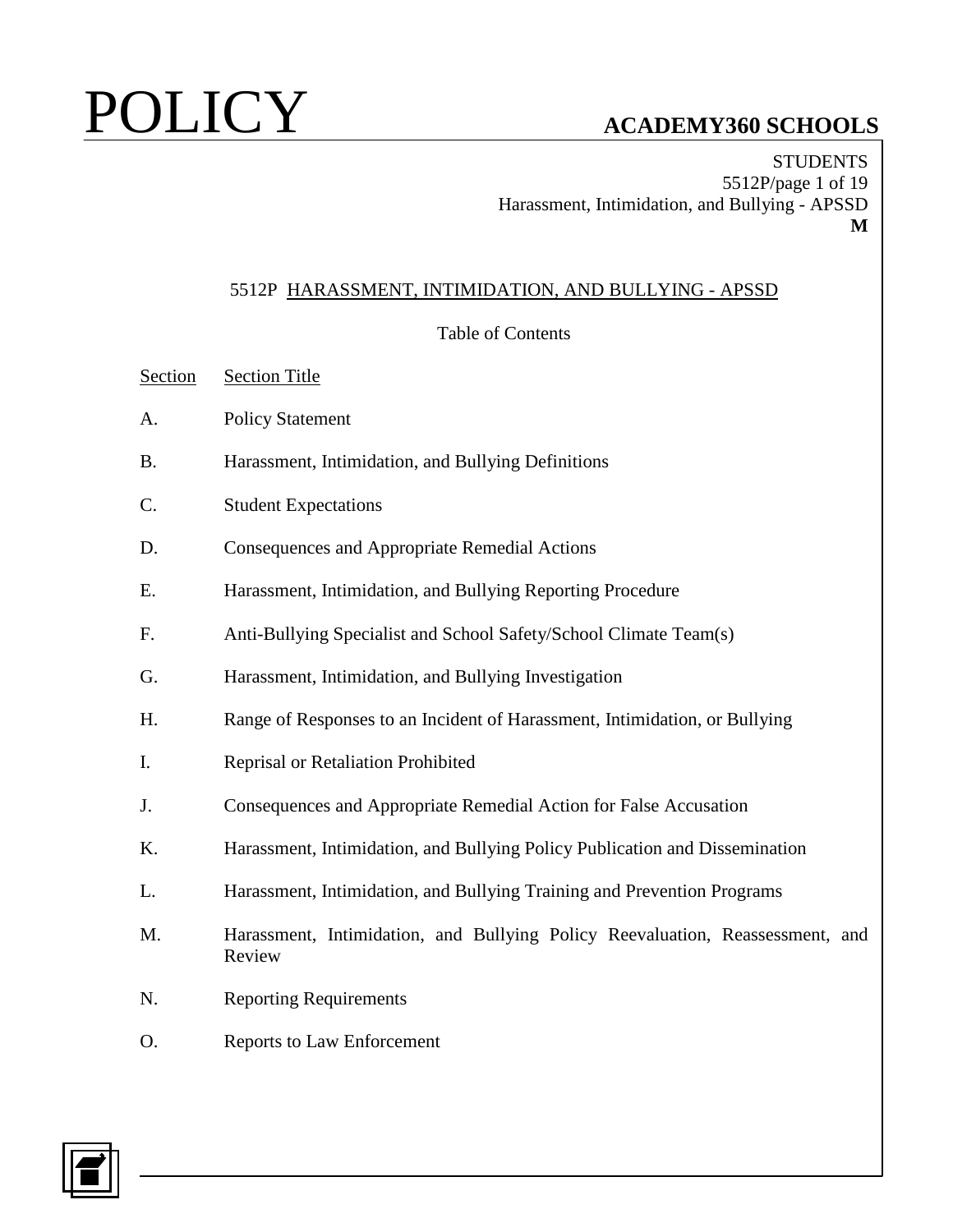**STUDENTS** 5512P/page 2 of 19 Harassment, Intimidation, and Bullying - APSSD

## A. Policy Statement

The Approved Private School for Students with Disabilities (APSSD) prohibits acts of harassment, intimidation, or bullying of a student. A safe and civil environment in school is necessary for students to learn and achieve high academic standards. Harassment, intimidation, or bullying, like other disruptive or violent behaviors, is conduct that disrupts both a student's ability to learn and an APSSD's ability to educate its students in a safe and disciplined environment. Harassment, intimidation, or bullying is unwanted, aggressive behavior that may involve a real or perceived power imbalance. Since students learn by example, school administrators, faculty, staff, and volunteers should be commended for demonstrating appropriate behavior; treating others with civility and respect; and refusing to tolerate harassment, intimidation, or bullying.

Sending district Board of Education personnel are required to address harassment, intimidation, and bullying occurring on a sending district Board of Education bus, at a sending district Board of Education school-sponsored function, and off school grounds.

The APSSD shall address harassment, intimidation, and bullying on the APSSD's property, at any APSSD's school-sponsored function, or on an APSSD's school bus.

## B. Harassment, Intimidation, and Bullying Definitions

"Electronic communication" means a communication transmitted by means of an electronic device, including, but not limited to, a telephone, cellular phone, computer, or pager.

"Harassment, intimidation, or bullying" means, as set forth in N.J.A.C. 6A:16-7.8(a)3.ii, any gesture, any written, verbal, or physical act, or any electronic communication, whether it be a single incident or a series of incidents, that is reasonably perceived as being motivated either by any actual or perceived characteristic, such as race, color, religion, an cestry, national origin, gender, sexual orientation, gender identity and expression, or a mental, physical or sensory disability, or by any other distinguishing characteristic, that takes place on school property, at any school-sponsored function, on a school bus, or off school grounds as provided for in N.J.A.C. 6A:16-7.8(a)3.ii, that substantially disrupts or interferes with the orderly operation of the school or the rights of other students and that a reasonable person should know, under the circumstances, will have the effect of physically or emotionally harming a student or damaging the student's property or placing a student in reasonable fear of physical or emotional harm to his or her person or damage to his or her property; has the effect of insulting or demeaning any student or group of students; or creates a hostile educational environment for a student by interfering with the student's education or by severely or pervasively causing physical or emotional harm to the student.

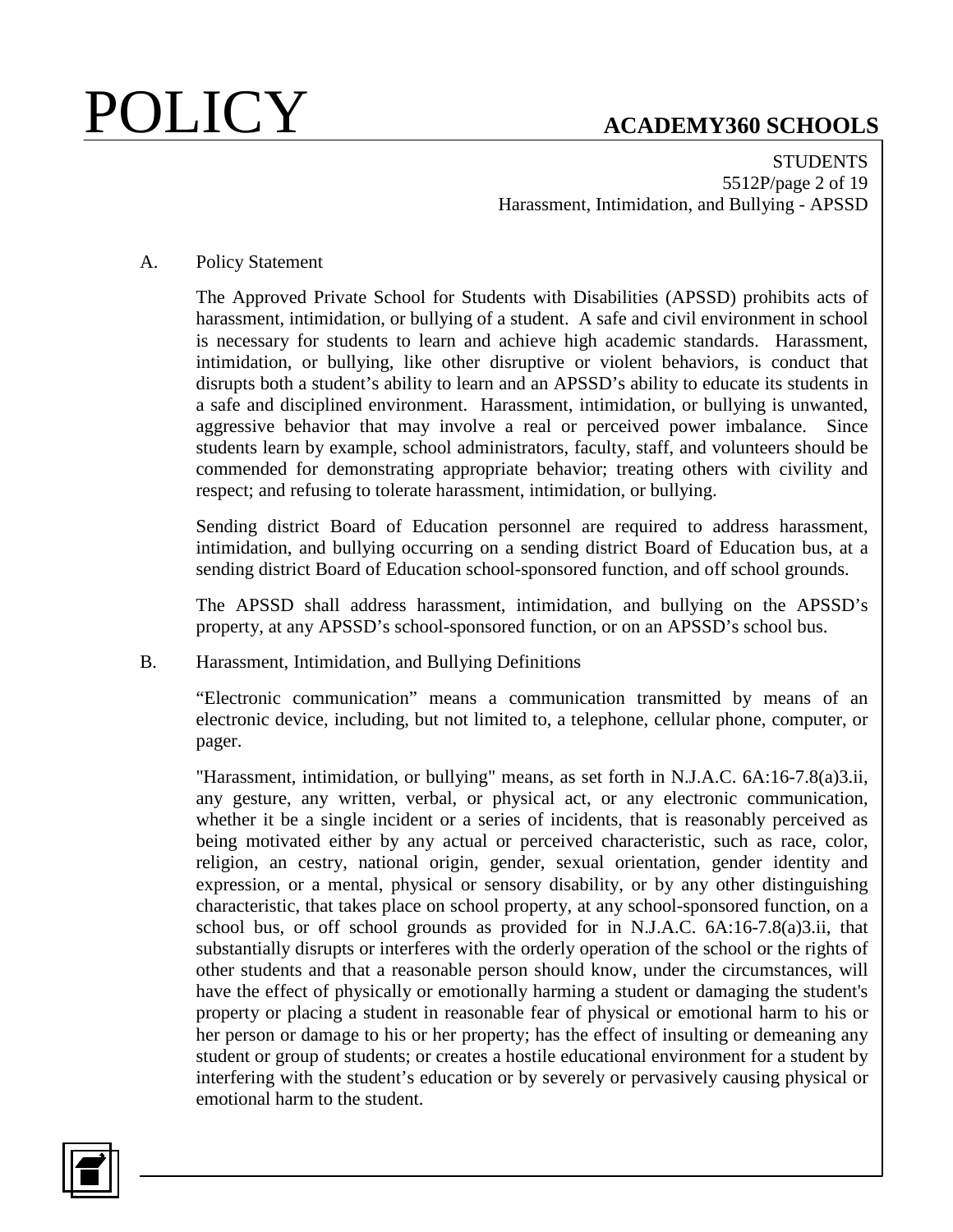**STUDENTS** 5512P/page 3 of 19 Harassment, Intimidation, and Bullying - APSSD

"Parent," pursuant to N.J.A.C. 6A:16-1.3, means the natural parent(s) or adoptive parent(s), legal guardian(s), foster parent(s), or parent surrogate(s) of a student. Where parents are separated or divorced, "parent" means the person or agency which has legal custody of the student, as well as the natural or adoptive parent(s) of the student, provided such parental rights have not been terminated by a court of appropriate jurisdiction.

## C. Student Expectations

The APSSD expects students to conduct themselves in keeping with their levels of development, maturity, and demonstrated capabilities with proper regard for the rights and welfare of other students and school staff, the educational purpose underlying all school activities and the care of school facilities and equipment consistent with the Code of Student Conduct.

The APSSD believes that standards for student behavior must be set cooperatively through interaction among the students, parents, school employees, school administrators, and school volunteers, producing an atmosphere that encourages students to grow in selfdiscipline. The development of this atmosphere requires respect for self and others, as well as for APSSD property on the part of students and staff.

Students are expected to behave in a way that creates a supportive learning environment. The APSSD believes the best discipline is self-imposed, and it is the responsibility of staff to use instances of violations of the Code of Student Conduct as opportunities to help students learn to assume and accept responsibility for their behavior and the consequences of their behavior commensurate with their skills and abilities. Staff members who interact with students shall apply best practices designed to prevent student conduct problems and foster students' abilities to grow in self-discipline.

The APSSD expects that students will act in accordance with the student behavioral expectations and standards regarding harassment, intimidation, and bullying, including:

- 1. Student responsibilities (e.g., requirements for students to conform to reasonable standards of acceptable behavior; respect the person, property, and rights of others; obey constituted authority; and respond to those who hold that authority);
- 2. Appropriate recognition for positive reinforcement for good conduct, selfdiscipline, and good citizenship;
- 3. Student rights; and
- 4. Sanctions and due process for violations of the Code of Student Conduct.

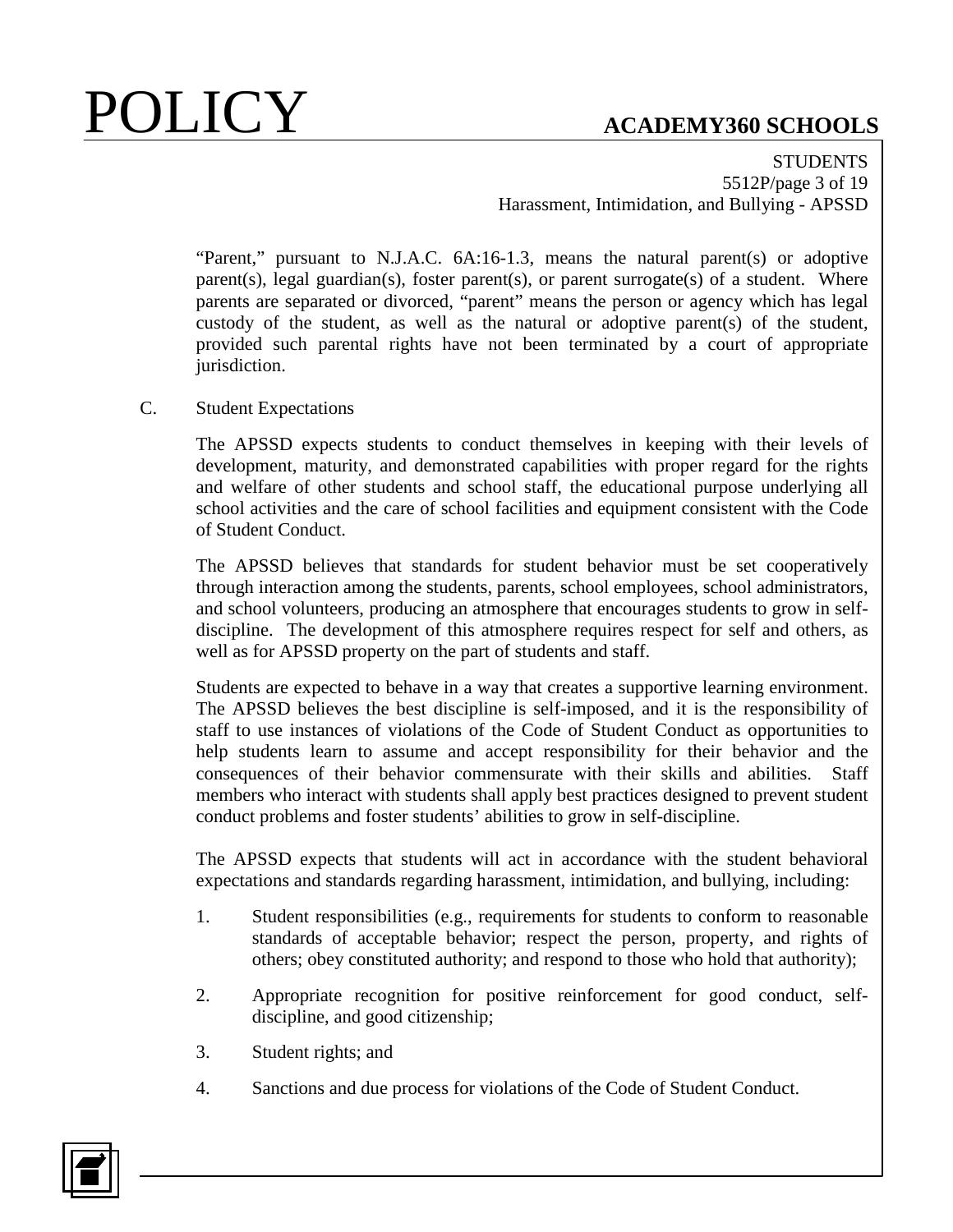**STUDENTS** 5512P/page 4 of 19 Harassment, Intimidation, and Bullying - APSSD

Pursuant to N.J.S.A. 18A:37-15(a) and N.J.A.C. 6A:16-7.8(a)2, the APSSD has developed this Policy in consultation with, at a minimum, parents, school employees, school administrators, and, as appropriate, school volunteers and students. Based on locally determined and accepted core ethical values adopted by the APSSD, pursuant to N.J.A.C. 6A:16-7.1(a)2, the APSSD must develop guidelines for student conduct pursuant to N.J.A.C. 6A:16-7.1. These guidelines for student conduct will take into consideration the developmental ages of students, the severity of the offenses and students' histories of inappropriate behaviors, and the mission and physical facilities of the APSSD. This Policy requires all students to adhere to the rules established by the APSSD and to submit to the remedial and consequential measures that are appropriately assigned for infractions of these rules.

Pursuant to N.J.A.C. 6A:16-7.1, the APSSD must annually provide the APSSD's Code of Student Conduct to school staff, students, and parents. Provisions shall be made for informing parents whose primary language is other than English.

D. Consequences and Appropriate Remedial Actions

Consequences and Appropriate Remedial Actions – Students

The APSSD requires its school administrators to implement procedures that ensure both the appropriate consequences and remedial responses for students who commit one or more acts of harassment, intimidation, or bullying, consistent with the Code of Student Conduct. The following factors, at a minimum, shall be given full consideration by the APSSD administrators in the implementation of appropriate consequences and remedial measures for each act of harassment, intimidation, or bullying by students.

Appropriate remedial action for a student who commits an act of harassment, intimidation, or bullying takes into account the nature of the behavior; the nature of the student's disability; the developmental age of the student; and the student's history of problem behaviors and performance. The appropriate remedial action may also include a behavioral assessment or evaluation including, but not limited to, a referral to the individualized education program (IEP) team of the sending district Board of Education, as appropriate; and supportive interventions and referral services, including those at N.J.A.C. 6A:16-8.

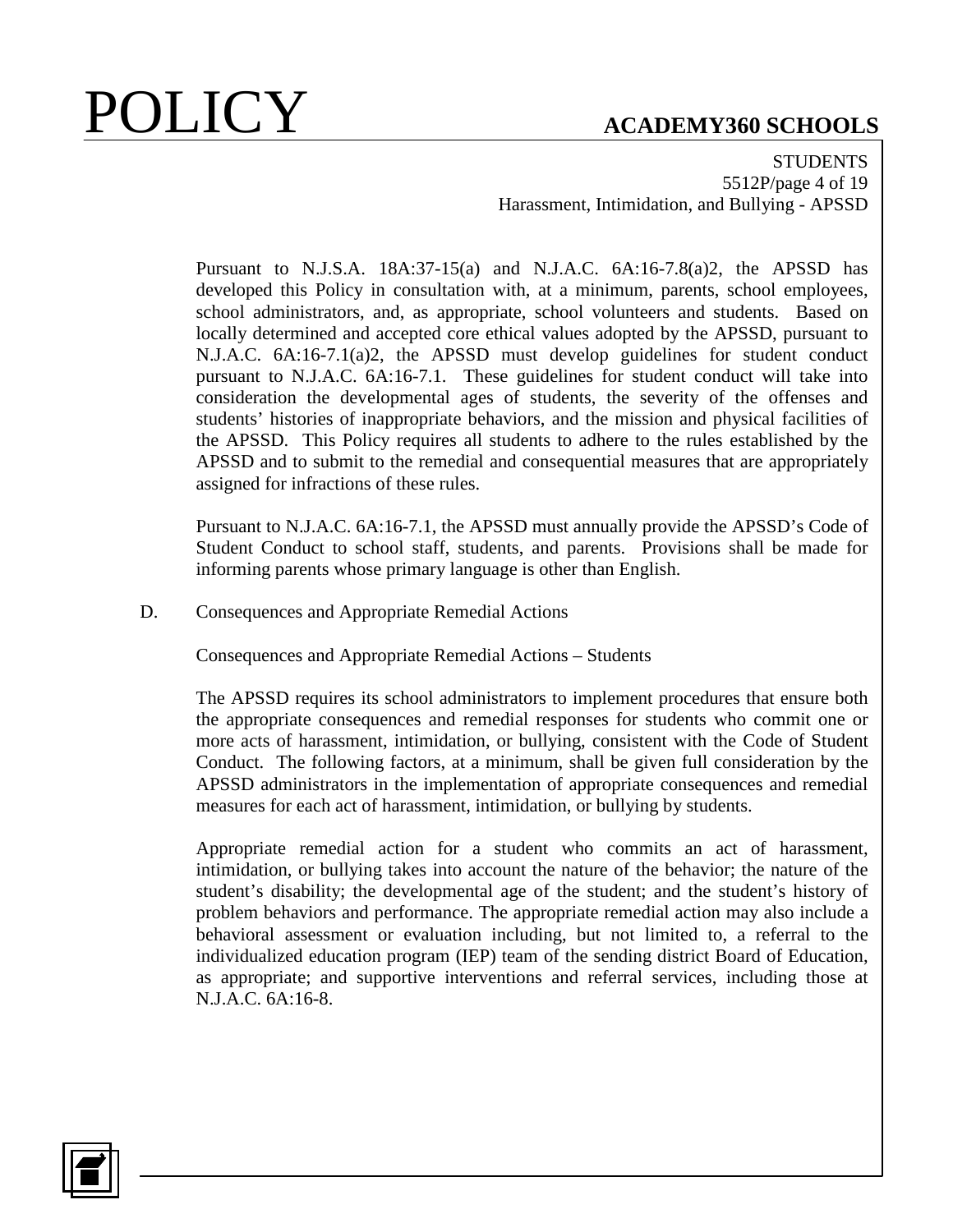**STUDENTS** 5512P/page 5 of 19 Harassment, Intimidation, and Bullying - APSSD

Factors for Determining Consequences – Student Considerations

Factors may include, but are not limited to, the following:

- 1. Age, and developmental and maturity levels of the parties involved and their relationship to the school;
- 2. Degrees of harm;
- 3. Surrounding circumstances;
- 4. Nature and severity of the behavior(s);
- 5. Incidences of past or continuing patterns of behavior;
- 6. Relationships between the parties involved; and/or
- 7. Context in which the alleged incidents occurred.

Factors for Determining Consequences – APSSD Considerations

Factors may include, but are not limited to, the following:

- 1. School culture, climate, and general staff management of the learning environment;
- 2. Social, emotional, and behavioral supports;
- 3. Student-staff relationships and staff behavior toward the student; and/or
- 4. Alignment with APSSD policy and regulations/procedures.

Factors for Determining Remedial Measures

Factors may include, but are not limited to, the following:

Personal

- 1. Life skill deficiencies;
- 2. Social relationships;
- 3. Strengths;
- 4. Talents;
- 5. Interests;
- 6. Hobbies;
- 7. Classroom participation;
- 8. Academic performance; and/or
- 9. Relationship to other students and the school.

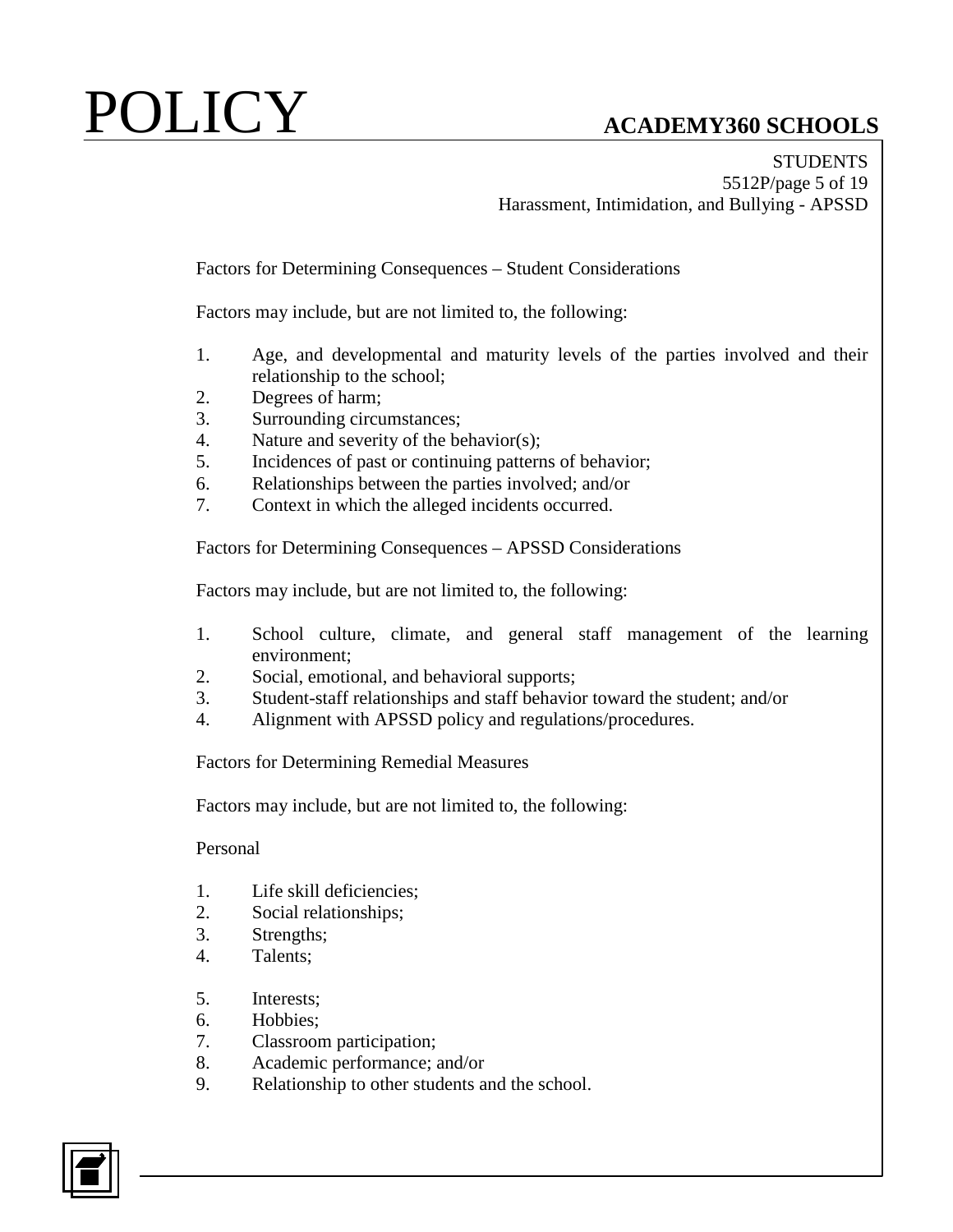**STUDENTS** 5512P/page 6 of 19 Harassment, Intimidation, and Bullying - APSSD

Environmental

- 1. School culture;
- 2. School climate;
- 3. General staff management of classrooms or other educational environments;
- 4. Staff ability to prevent and manage difficult or inflammatory situations;
- 5. Social-emotional and behavioral supports;
- 6. Social relationships; and/or
- 7. Family situation.

Consequences for a student who commits one or more acts of harassment, intimidation, or bullying may range from positive behavioral interventions up to and including suspension of students, as set forth in the APSSD's approved Code of Student Conduct pursuant to N.J.A.C. 6A:16-7.1. Consequences for a student who commits an act of harassment, intimidation, or bullying shall be varied and graded according to the nature of the behavior; the nature of the student's disability to the extent relevant; the developmental age of the student; the student's history of problem behaviors and performance; and consistent with the provisions of N.J.A.C. 6A:7, as appropriate, and N.J.A.C. 6A:14-7.6(f). The use of negative consequences should occur in conjunction with remediation and not be relied upon as the sole intervention approach.

The APSSD shall ensure all responses take into account the circumstances of the incident when responding and, at a minimum, shall include support for the victim of harassment, intimidation, or bullying and corrective actions, pursuant to N.J.A.C. 6A:14-7.6, for documented systemic problems related to harassment, intimidation, or bullying. The consequences and remedial measures may include, but are not limited to, the examples listed below, as determined to be appropriate for the APSSD and the student population.

Examples of Consequences

Examples may include, but are not limited to, the following:

- 1. Verbal redirection;
- 2. Temporary removal from the classroom;
- 3. Loss of privileges;
- 4. Referral to law enforcement or other legal action; and/or
- 5. Referral to behavior intervention department.

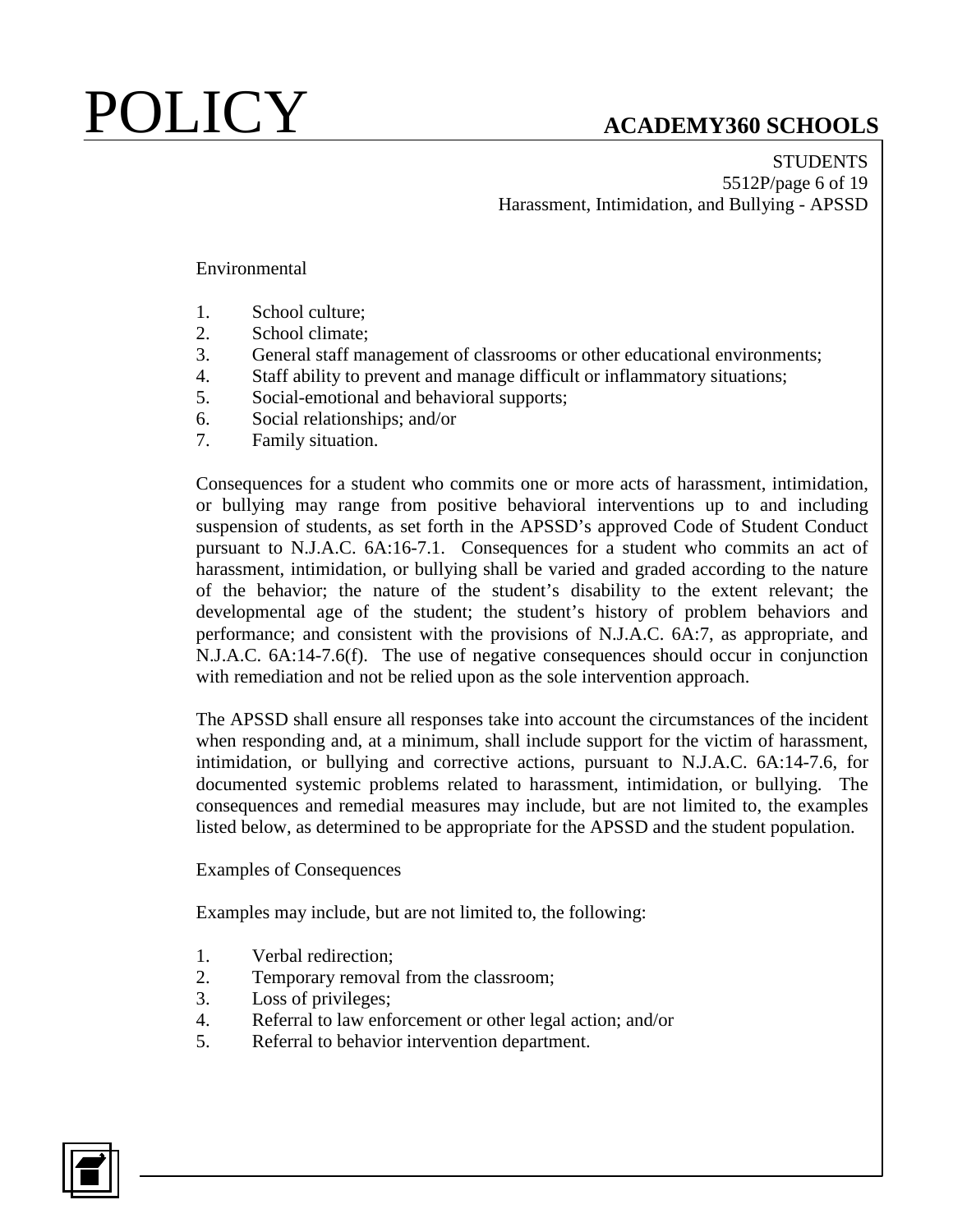**STUDENTS** 5512P/page 7 of 19 Harassment, Intimidation, and Bullying - APSSD

Examples of Remedial Measures

Examples may include, but are not limited to, the following:

Personal – Student Exhibiting Bullying Behavior

- 1. Referral to behavioral staff to develop behavioral supports with the student. Ensure the student has a voice in the outcome and can identify ways he or she can solve the problem and change behaviors (per ability levels);
- 2. Meet with parents to develop a family agreement to ensure the parent and the student understand school rules and expectations;
- 3. Explain the long-term negative consequences of harassment, intimidation, and bullying on all involved;
- 4. Ensure understanding of consequences, if harassment, intimidation, and bullying behavior continues;
- 5. Develop a learning plan that includes consequences and skill building;
- 6. Provide social skill training, such as impulse control, anger management, developing empathy, and problem solving;
- 7. Arrange for an apology, preferably written;
- 8. Arrange for restitution (i.e., compensation, reimbursement, amends, repayment), particularly when personal items were damaged or stolen;
- 9. Explore age-appropriate restorative (i.e., healing, curative, recuperative) practices;
- 10. Schedule a follow-up conference with the student; and/or
- 11. Referral to a member of clinical staff for counseling.

Personal – Target/Victim

- 1. Meet with a trusted staff member to explore the student's feelings about the incident;
- 2. Develop a plan to ensure the student's emotional and physical safety at school;
- 3. Ask students to log behaviors in the future;
- 4. Help the student develop skills and strategies for resisting bullying;
- 5. Schedule a follow-up conference with the student; and/or
- 6. Referral to a member of clinical staff for counseling.

Parents and Family

- 1. Develop a family agreement; and/or
- 2. Refer the family for family counseling.

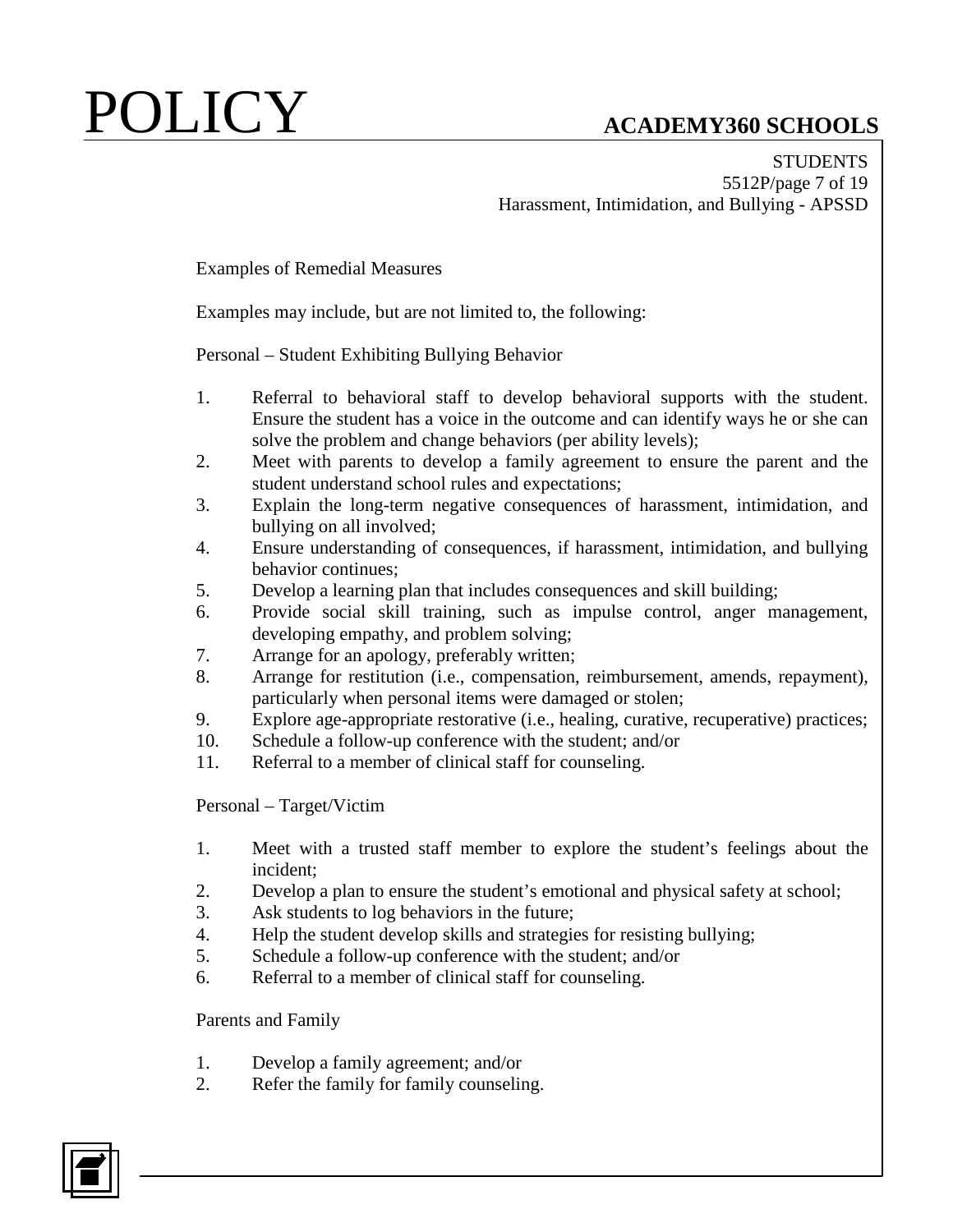**STUDENTS** 5512P/page 8 of 19 Harassment, Intimidation, and Bullying - APSSD

Examples of Remedial Measures – Environmental (Classroom or School Building)

Examples may include, but are not limited to, the following:

- 1. Analysis of existing data to identify bullying issues and concerns;
- 2. School culture change;
- 3. School climate improvement;
- 4. Increased supervision in "hot spots" (e.g., locker rooms, hallways, playgrounds, cafeterias, school perimeters);
- 5. Adoption of evidence-based systemic bullying prevention practices and programs;
- 6. Training for all certificated and non-certificated staff to teach effective prevention and intervention skills and strategies;
- 7. Professional development plans for involved staff;
- 8. The APSSD's policy and procedure revisions;
- 9. Adjustments in hallway traffic;
- 10. Targeted use of monitors (e.g., hallway, cafeteria, locker room, playground, school perimeter);
- 11. Targeted use of teacher aides;
- 12. Parent conferences;
- 13. Family counseling;
- 14. Development of a general harassment, intimidation, and bullying response plan;
- 15. Behavioral expectations communicated to students and parents; and/or
- 16. Involvement of law enforcement officers or other appropriate legal action.

Consequences and Appropriate Remedial Actions – Staff Member

The APSSD will also impose appropriate consequences and remedial actions to a staff member who commits an act of harassment, intimidation, or bullying of a student. The consequences may include, but are not limited to, verbal or written reprimand, legal action, disciplinary action, and/or termination. Remedial measures may include, but are not limited to, in or out-of-school counseling, professional development programs, and work environment modifications.

## Target/Victim Support

The APSSD should identify a range of strategies and resources that will be available to individual victims of harassment, intimidation, and bullying, and respond in a manner that provides relief to victims and does not stigmatize victims or further their sense of persecution. The type, diversity, location, and degree of support are directly related to the student's perception of safety.

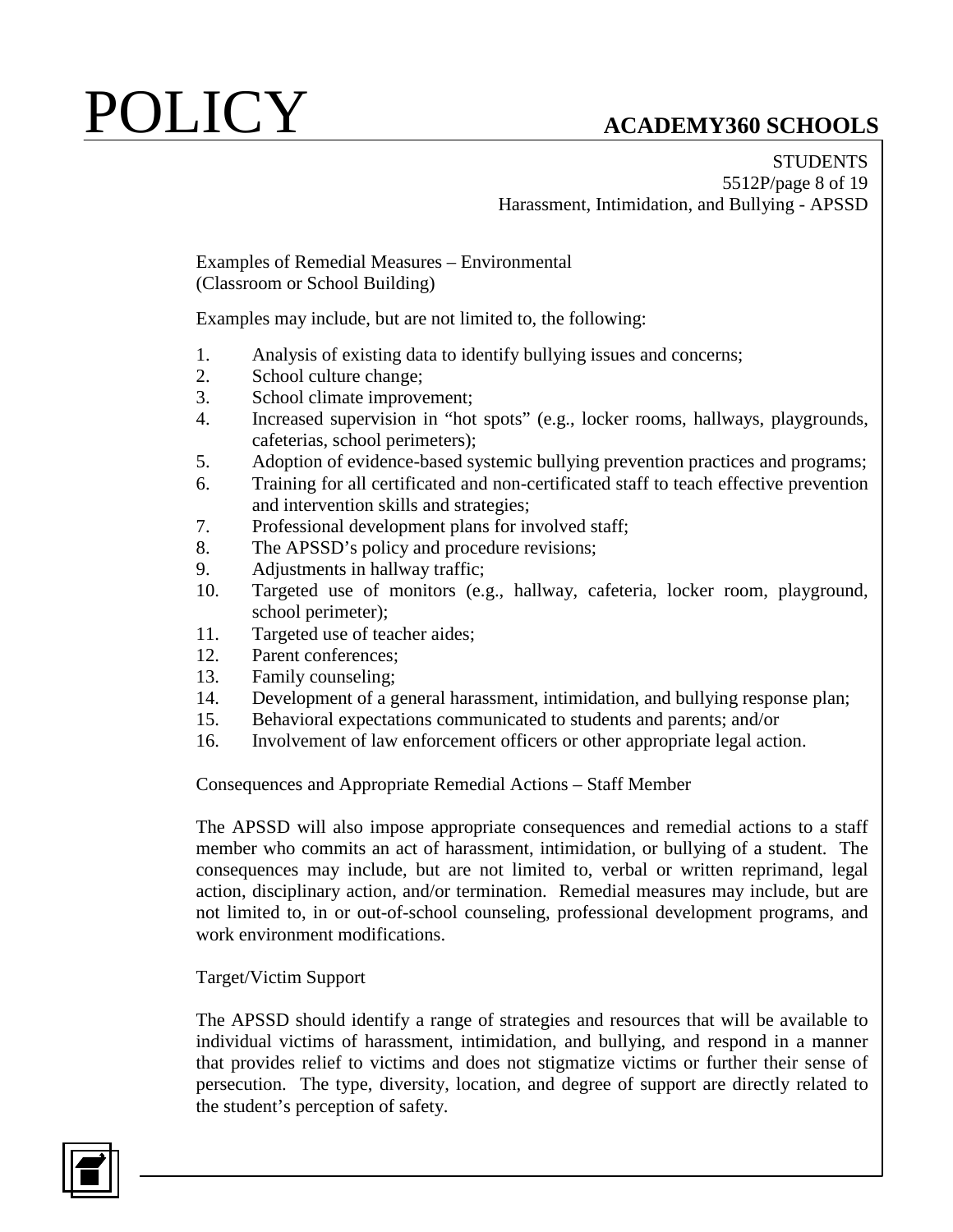**STUDENTS** 5512P/page 9 of 19 Harassment, Intimidation, and Bullying - APSSD

Sufficient safety measures should be undertaken to ensure the victims' physical and social-emotional well-being and their ability to learn in a safe, supportive, and civil educational environment.

Examples of support for student victims of harassment, intimidation, and bullying may include, but are not limited to, the following:

- 1. Staffing changes including assignment of paraprofessionals;
- 2. Adult mentor;
- 3. Seating changes;
- 4. Counseling;
- 5. Treatment or therapy; and/or
- 6. Schedule change (e.g. re-assign staff members).
- E. Harassment, Intimidation, and Bullying Reporting Procedure

The APSSD requires the full-time non-teaching Principal to be responsible for receiving complaints alleging violations of this Policy.

An APSSD employee, contracted service provider, student, or volunteer who has witnessed an incident of harassment, intimidation, or bullying, or who has reliable information that a student has been subject to harassment, intimidation, or bullying, shall report, verbally or in writing, the incident to the full-time non-teaching Principal, to any school administrator, or safe schools resource officer who shall immediately report it to the full-time non-teaching Principal. If the initial report was a verbal report, the full-time non-teaching Principal shall obtain or develop a written report within two school days of the initial verbal report. The full-time non-teaching Principal shall initiate a harassment, intimidation, and bullying investigation within one school day of the initial report of the incident.

The full-time non-teaching Principal will inform the parents of all students involved in alleged incidents, and, as appropriate, may discuss the availability of counseling and other intervention services. The full-time non-teaching Principal shall take into account the circumstances of the incident when providing the notification to parents of all students involved in the reported harassment, intimidation, or bullying incident and when conveying the nature of the incident, including the actual or perceived category motivating the alleged offense. The full-time non-teaching Principal, upon receiving a verbal or written report, may take interim measures to ensure the safety, health, and welfare of all parties pending the findings of the investigation.

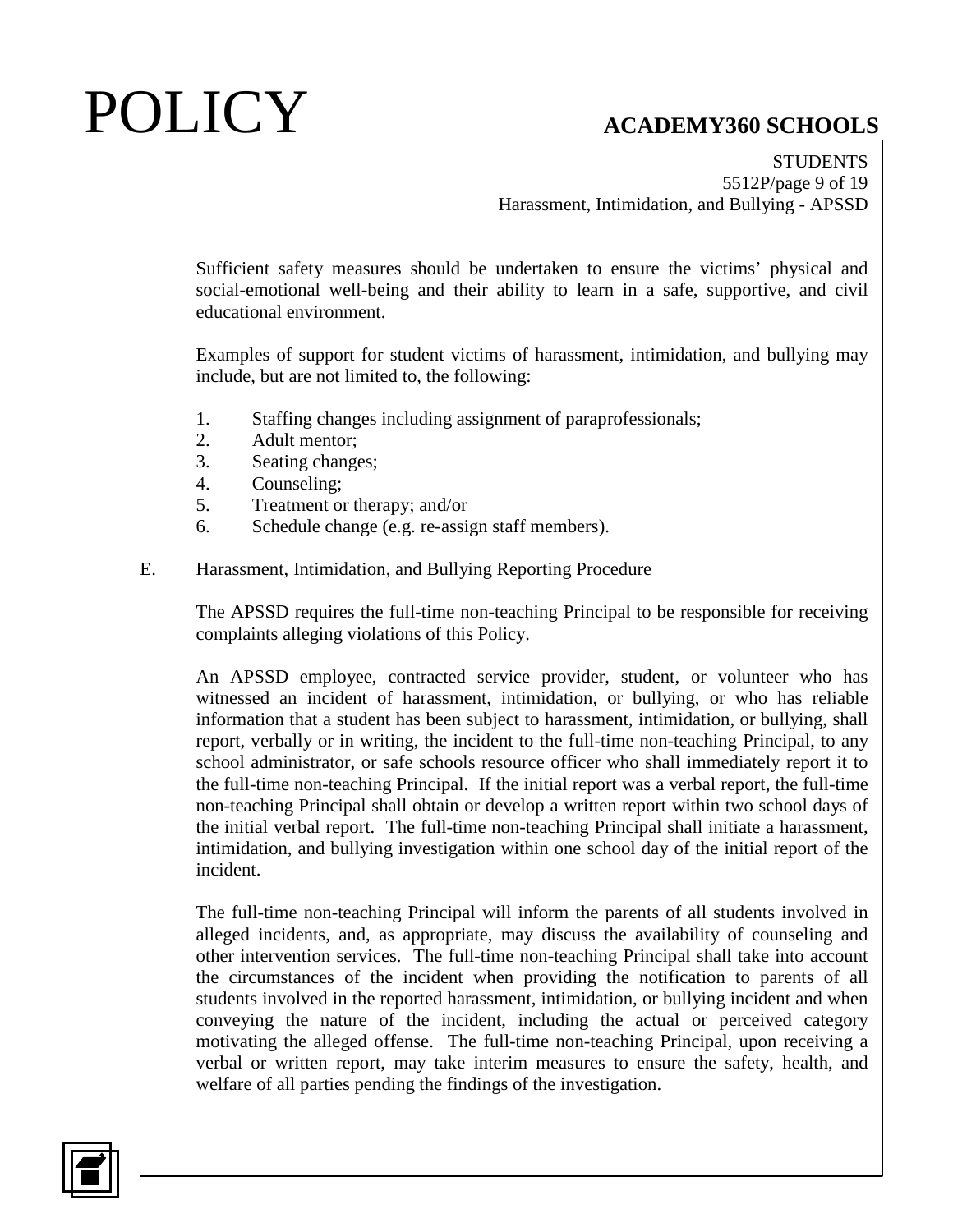**STUDENTS** 5512P/page 10 of 19 Harassment, Intimidation, and Bullying - APSSD

The full-time non-teaching Principal shall report to the appropriate sending district Board of Education personnel any complaint or report of harassment, intimidation, or bullying pursuant to N.J.A.C. 6A:16-7.7(a)2.ix, occurring on sending district Board of Education school buses, at sending district Board of Education school-sponsored functions, and off school grounds involving a student who attends an APSSD. These complaints or reports shall be investigated by the appropriate sending district personnel, in consultation with the APSSD. When a complaint or report of harassment, intimidation, or bullying involves students from more than one sending school district, the sending district Board(s) of Education of the victim(s) involved shall initiate the investigation.

A person may report, verbally or in writing, an act of harassment, intimidation, or bullying committed by an adult or youth against a student anonymously. The APSSD will not take formal disciplinary action based solely on the anonymous report.

In accordance with the provisions of N.J.S.A. 18A:37-18, the harassment, intimidation, and bullying law does not prevent a victim from seeking redress under any other available law, either civil or criminal, nor does it create or alter any tort liability.

The APSSD may consider every mechanism available to simplify reporting, including standard reporting forms and/or web-based reporting mechanisms. For anonymous reporting, the APSSD may consider locked boxes located in areas of the school where reports can be submitted without fear of being observed.

A full-time non-teaching Principal who receives a report of harassment, intimidation, and bullying, or who determines a reported incident or complaint, assuming all the facts are true, is a report of an act of harassment, intimidation, or bullying pursuant to N.J.A.C.  $6A:16-7.8(a)3.ix(8)$ , and fails to initiate or conduct an investigation, or has reason to believe an incident of harassment, intimidation, or bullying occurred and fails to take sufficient action to minimize or eliminate the harassment, intimidation, or bullying, may be subject to disciplinary action.

- F. Anti-Bullying Specialist and School Safety/School Climate Team(s)
	- 1. The full-time non-teaching Principal shall appoint an Anti-Bullying Specialist from currently employed APSSD staff to act as the primary official responsible for preventing, identifying, and addressing incidents of harassment, intimidation, and bullying in the APSSD and the functions identified pursuant to N.J.A.C.  $6A:16-7.8(a)3.ix, ix(1), and x.$

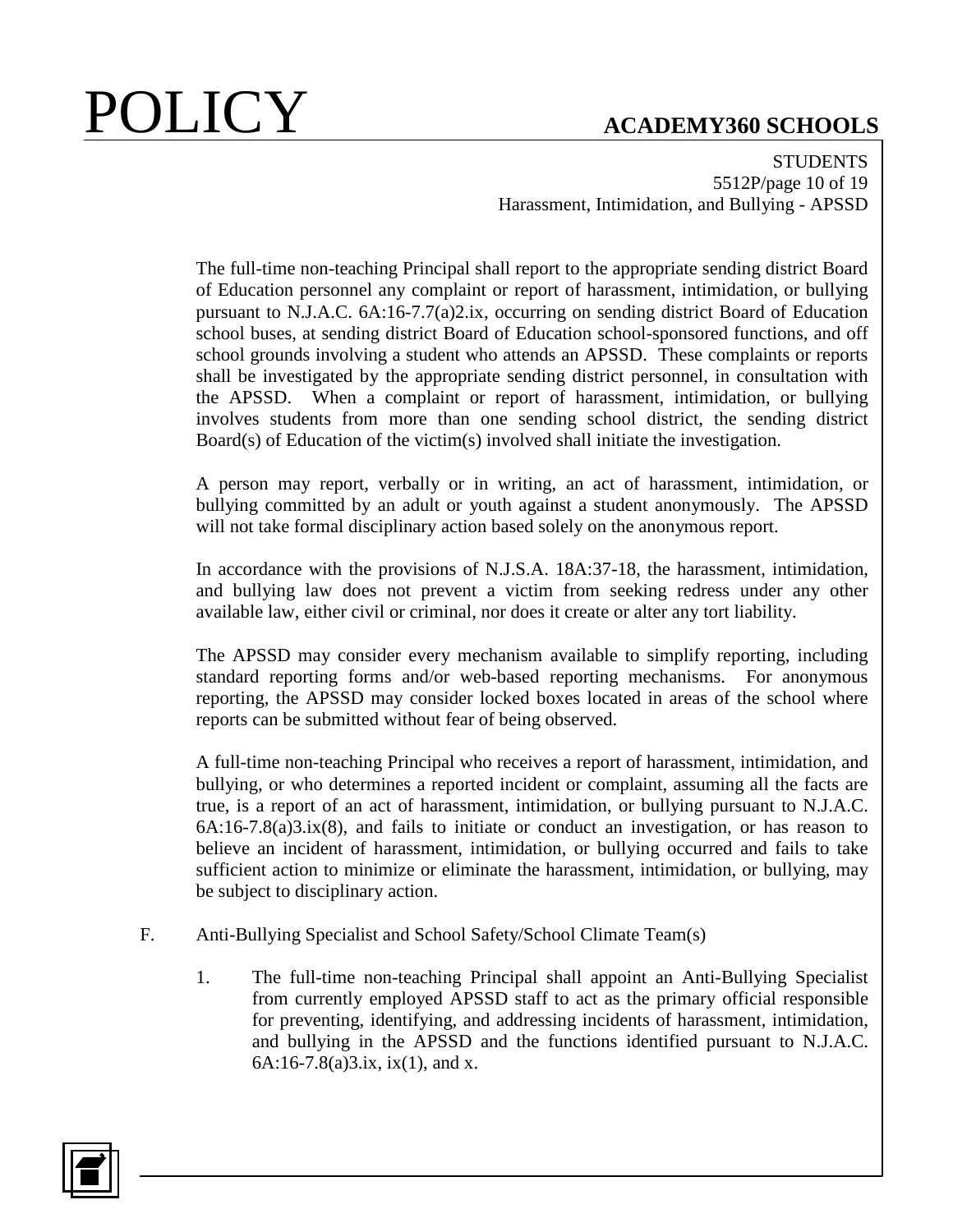**STUDENTS** 5512P/page 11 of 19 Harassment, Intimidation, and Bullying - APSSD

The Anti-Bullying Specialist shall:

- a. Chair the School Safety/School Climate Team(s) as provided in N.J.S.A. 18A:37-21; and
- b. Lead the investigation of incidents of harassment, intimidation, or bullying in the APSSD.
- 2. The APSSD shall form a School Safety/School Climate Team(s) to develop, foster, and maintain a positive school climate by focusing on the on-going systemic processes and practices in the APSSD and to address school climate issues, such as harassment, intimidation, or bullying and perform the following functions:
	- a. Meet two times per school year;
	- b. Receive any complaint(s) of harassment, intimidation, or bullying of students that has been reported to the full-time non-teaching Principal;
	- c. Receive copies of any report prepared after an investigation of an incident of harassment, intimidation, or bullying;
	- d. Identify and address patterns of harassment, intimidation, or bullying of students in the APSSD;
	- e. Review and strengthen school climate and APSSD policies to prevent and address harassment, intimidation, or bullying of students;
	- f. Educate the APSSD community, including students, teachers, administrative staff, and parents, to prevent and address harassment, intimidation, or bullying of students; and
	- g. Execute other duties related to harassment, intimidation, and bullying as requested by the full-time non-teaching Principal.
- 3. The School Safety/School Climate Team(s) shall consist of the full-time nonteaching Principal, or his or her designee, and the following members appointed by the full-time non-teaching Principal: a teacher in the APSSD; the Anti-Bullying Specialist; a parent of a student in the APSSD; and other members determined by the full-time non-teaching Principal. The team shall be chaired by the Anti-Bullying Specialist.

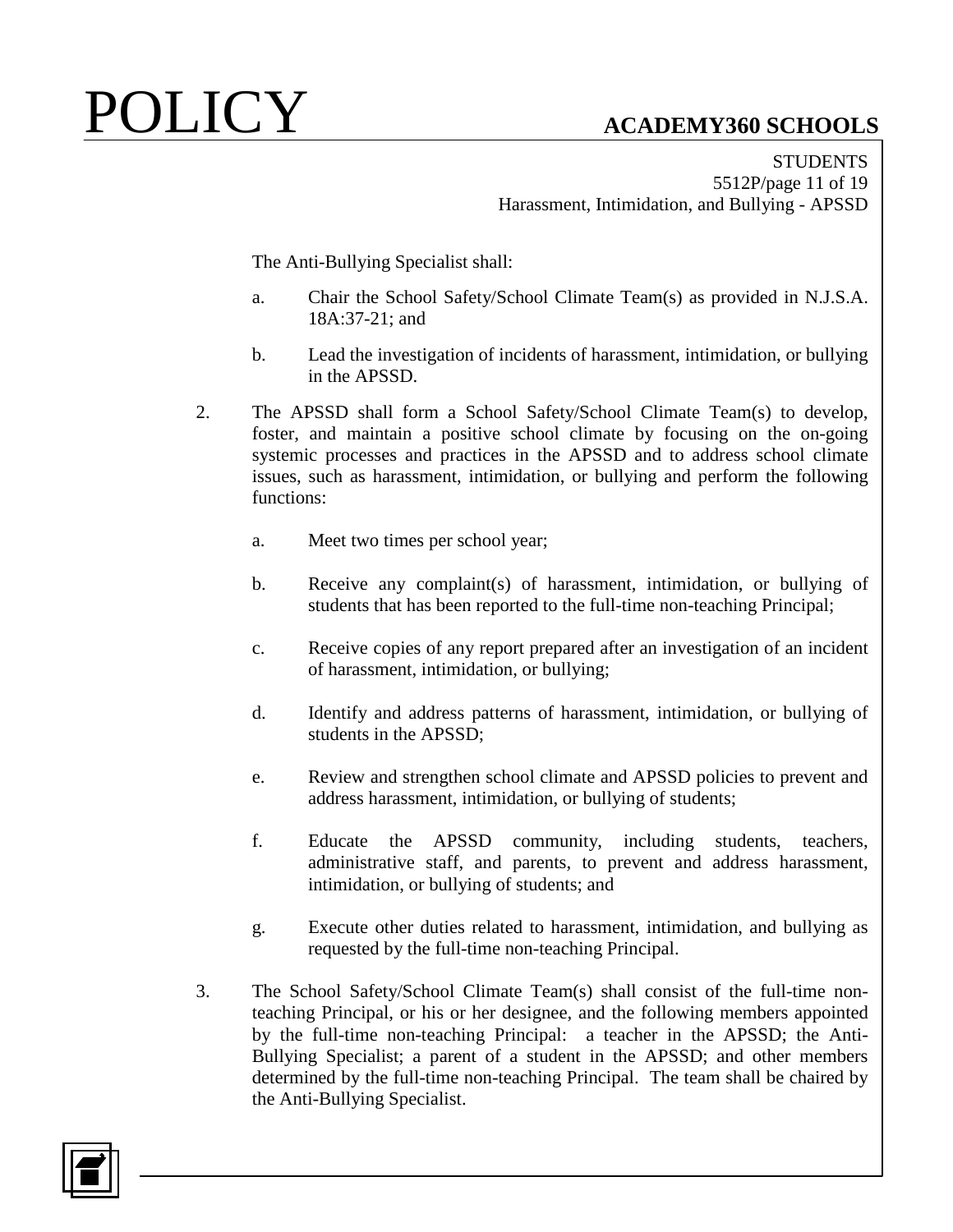STUDENTS 5512P/page 12 of 19 Harassment, Intimidation, and Bullying - APSSD

- a. A parent shall be on the School Safety/School Climate Team(s) only in regard to general school climate issues and shall not participate in activities that may compromise a student's confidentiality.
- b. Other members of the School Safety/School Climate Team(s) who are not authorized to access student records pursuant to N.J.A.C. 6A:32-7.5 shall be on the team only in regard to general school climate issues and shall not participate in activities that may compromise a student's confidentiality.
- c. The APSSD shall provide School Safety/School Climate Team(s) members with development opportunities that address effective practices of successful school climate programs or approaches.
- G. Harassment, Intimidation, and Bullying Investigation

The APSSD requires a prompt investigation to be conducted for each report of violations and complaints which either identify harassment, intimidation, or bullying or describe behaviors that indicate harassment, intimidation, or bullying.

However, prior to initiating the investigation and before notifying the parents of the students involved in the incident, the full-time non-teaching Principal or designee, in consultation with the Anti-Bullying Specialist, may make a preliminary determination as to whether the reported incident or complaint, assuming all facts presented are true, is a report of an act of harassment, intimidation, and bullying pursuant to N.J.A.C. 6A:16-7.8(a)3.ii.

If a preliminary determination finds the incident or complaint is a report outside the scope of the harassment, intimidation, and bullying definition set forth at N.J.A.C. 6A:16-7.8(a)3.ii., the preliminary determination may be appealed to the student's sending district Board of Education pursuant to the sending district Board of Education policies and procedures governing student grievances, and thereafter to the Commissioner of Education in accordance with N.J.A.C. 6A:3. The full-time non-teaching Principal or designee will inform the parents of all students involved in the reported harassment, intimidation, or bullying incident if the preliminary determination found the complaint is a report outside the scope of the harassment, intimidation, and bullying definition set forth in N.J.A.C. 6A:16-7.8(a)3.ii. The full-time non-teaching Principal or designee will inform the parents of their right to appeal the determination to their sending district Board of Education by submitting a letter to the sending district Board Secretary requesting a hearing within sixty calendar days of receiving notice of the preliminary determination.

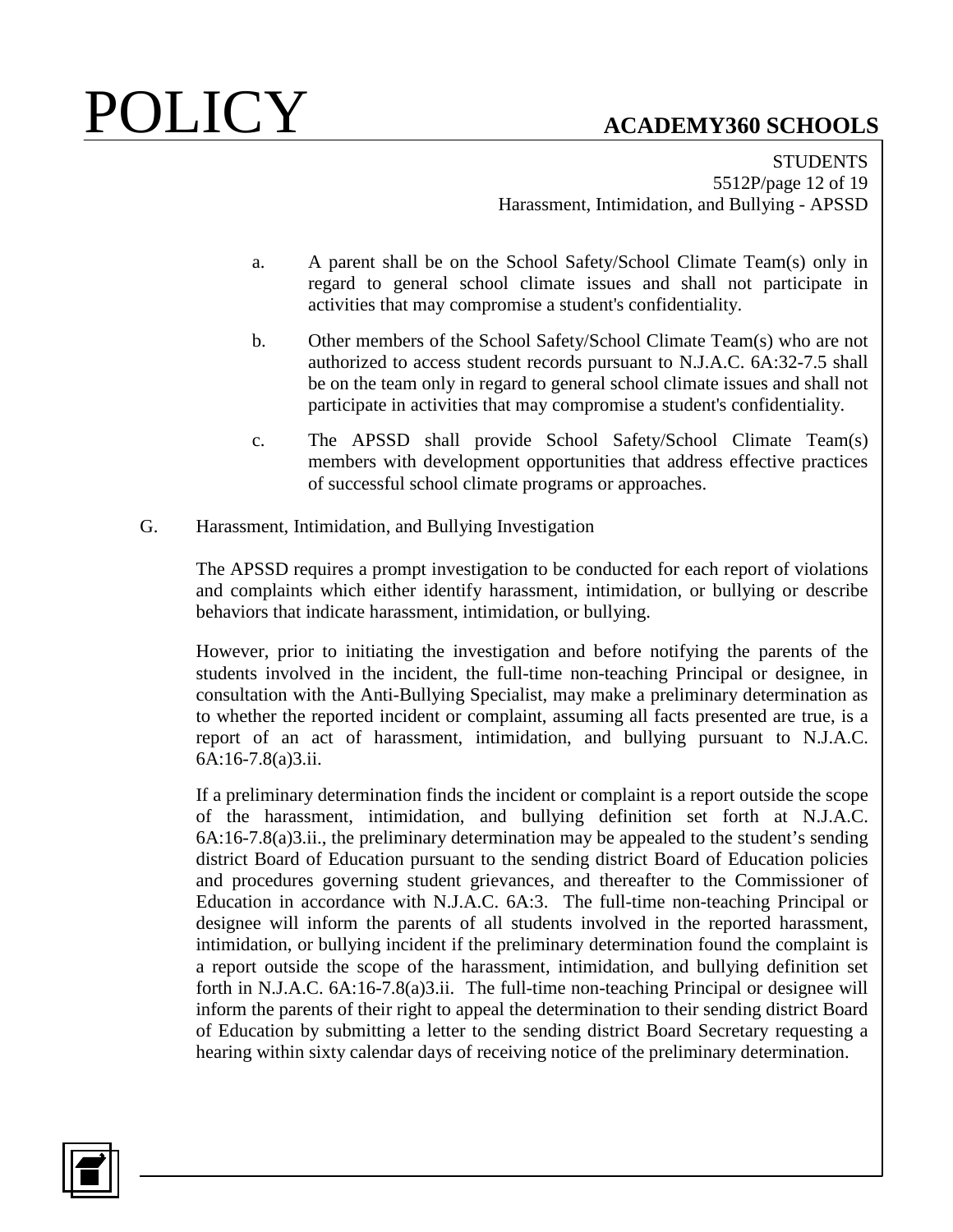**STUDENTS** 5512P/page 13 of 19 Harassment, Intimidation, and Bullying - APSSD

A hearing before the sending district Board of Education shall be scheduled in collaboration with the APSSD and held by the sending district Board of Education within ten business days of receipt of the request. The APSSD and the sending district Board of Education shall coordinate the policies and procedures for conducting the hearing. If the preliminary determination, upon review of the facts presented in the reported incident or complaint, is to continue with the harassment, intimidation, and bullying investigation, the investigation shall be completed in accordance with N.J.S.A. 18A:37-15.b.(6) and this Policy.

The investigation shall be initiated by the full-time non-teaching Principal or designee within one school day of the initial report of the incident. The Anti-Bullying Specialist shall conduct the investigation and the full-time non-teaching Principal may appoint additional personnel who are not the Anti-Bullying Specialist to assist with the investigation.

An investigation concerning a staff member shall not be conducted by a staff member who is supervised by the staff member being investigated. The full-time non-teaching Principal or designee will appoint a staff member to complete these investigations.

The investigation shall be completed as soon as possible, but not later than ten school days from the date of the written report of the incident of harassment, intimidation, or bullying. If information relevant to the investigation is anticipated, but not yet received by the end of the ten school-day period, the Anti-Bullying Specialist may amend the initial report of the investigation results to reflect the information.

The Anti-Bullying Specialist shall report the investigation results to the full-time nonteaching Principal within two school days of the investigation's completion. The fulltime non-teaching Principal may provide intervention services; establish training programs to reduce harassment, intimidation, or bullying and to enhance school climate; and in consultation and conjunction with the sending district Board of Education pursuant to N.J.A.C. 6A:14-7.6(f), impose discipline, order counseling as a result of the investigation findings, or take or recommend other appropriate action.

The APSSD will ensure all responses take into account the circumstances of the incident when responding and, at a minimum, shall include support for a victim of harassment, intimidation, or bullying and corrective actions, pursuant to N.J.A.C. 6A:14-7.6, for documented systemic problems related to harassment, intimidation, or bullying.

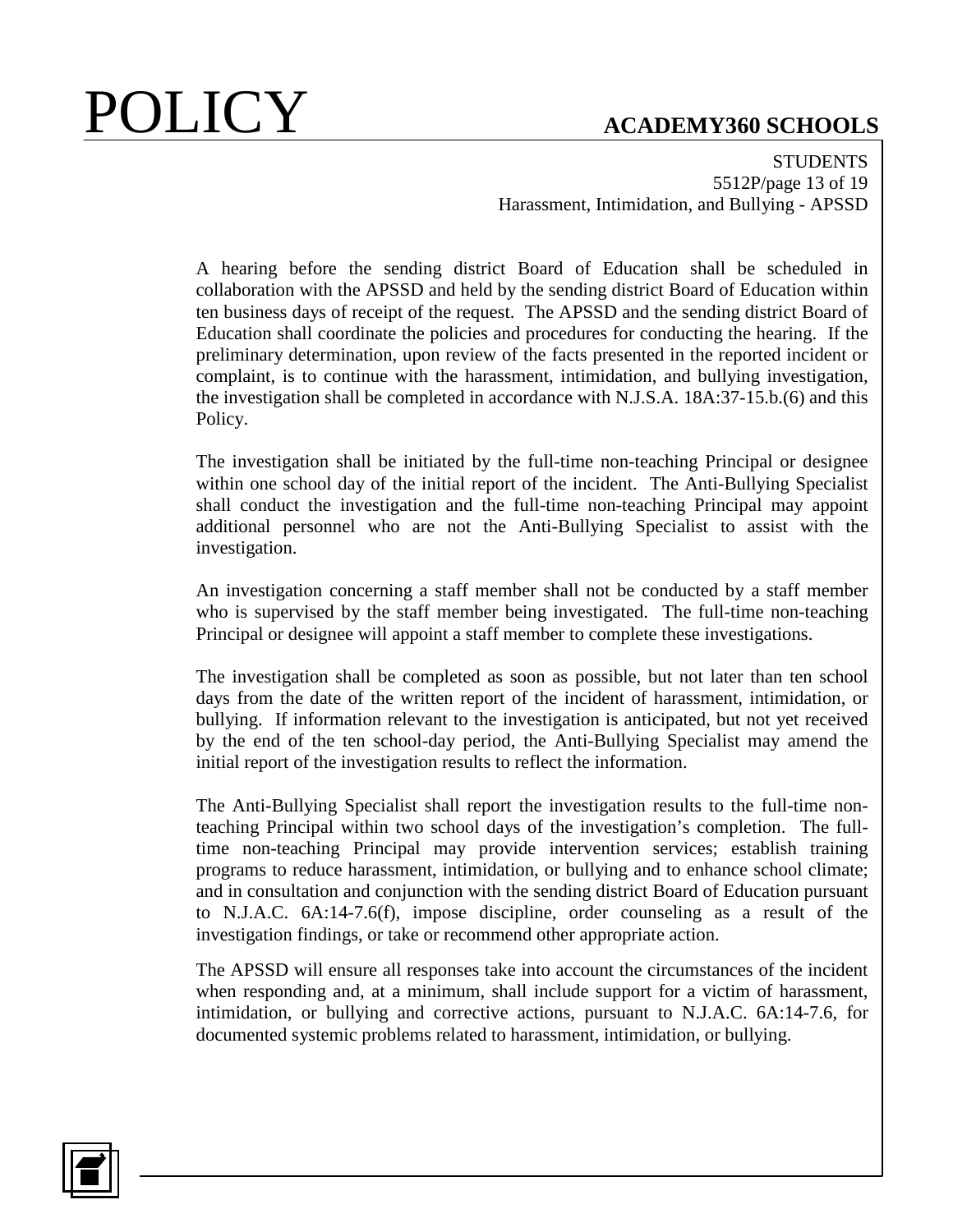**STUDENTS** 5512P/page 14 of 19 Harassment, Intimidation, and Bullying - APSSD

The full-time non-teaching Principal shall report to the appropriate sending district Board(s) of Education personnel of the students who are parties to the harassment, intimidation, or bullying investigation the results of each investigation no later than five school days following the investigation completion, along with information on any service(s) provided; training established; and pursuant to N.J.A.C. 6A:14-7.6(f), discipline imposed or other action taken or recommended by the full-time non-teaching Principal.

In accordance with Federal and State law and regulation, the full-time non-teaching Principal shall provide parents of students who are parties to the harassment, intimidation, or bullying investigation with information about the investigation, including the nature of the investigation, the findings, and whether discipline was imposed or services were provided, as appropriate to address the incident of harassment, intimidation, or bullying. The full-time non-teaching Principal shall provide the investigation information in writing within five school days following the investigation's completion. To protect the victim, the full-time non-teaching Principal shall take into account the circumstances of the incident when communicating with parents.

Parents of students who are parties to a harassment, intimidation, or bullying investigation may request a hearing before their sending district Board of Education concerning the information received about the investigation. Any request for a hearing before the sending district Board of Education shall be filed with the sending district Board Secretary within sixty calendar days after the written information about the investigation is received by the sending district Board of Education and the parents. The hearing before the sending district Board of Education shall be scheduled in collaboration with the APSSD and held by the sending district Board of Education within ten business days of the request. The APSSD and the sending district Board of Education shall coordinate the policies and procedures for conducting such hearings.

In accordance with N.J.S.A. 18A:37-15(e), the sending district Board of Education shall affirm, reject, or modify the investigation results upon conclusion of the appeal hearing and the decision shall be provided in writing to the parents of the students involved in the investigation. The sending district Board of Education decision may be appealed to the Commissioner of Education, in accordance with N.J.A.C. 6A:3, Controversies and Disputes, no later than ninety days after issuance of the sending district Board of Education's decision.

A parent, student, or organization may file a complaint with the New Jersey Division on Civil Rights within one hundred eighty days of the occurrence of any incident of harassment, intimidation, or bullying based on membership in a protected group as enumerated in the "Law Against Discrimination," P.L.1945, c.169 (N.J.S.A. 10:5-1 et seq.).

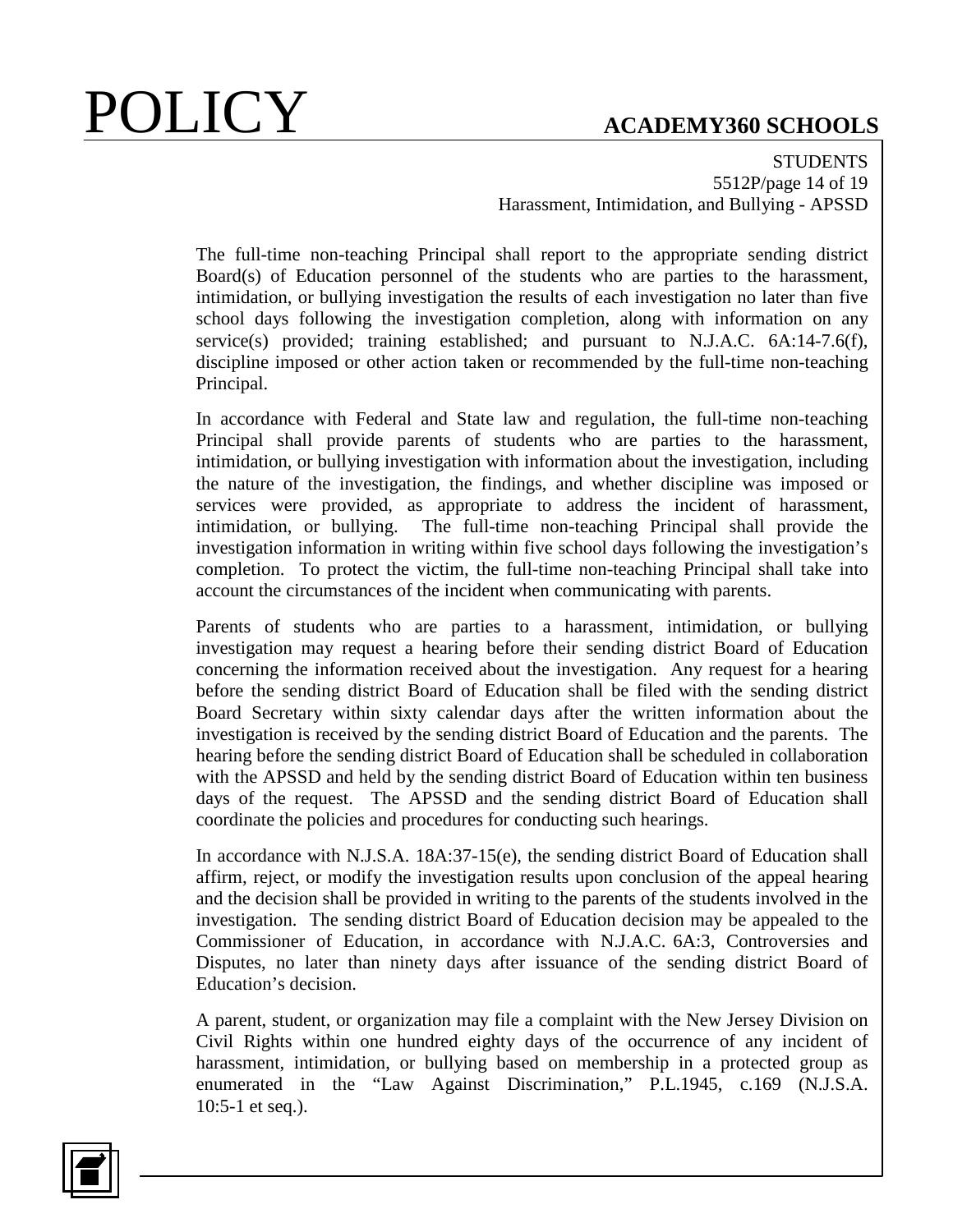**STUDENTS** 5512P/page 15 of 19 Harassment, Intimidation, and Bullying - APSSD

H. Range of Responses to an Incident of Harassment, Intimidation, or Bullying

The APSSD shall establish a range of responses to harassment, intimidation, and bullying incidents and the full-time non-teaching Principal and the Anti-Bullying Specialist shall appropriately apply these responses once an incident of harassment, intimidation, or bullying is confirmed. The full-time non-teaching Principal shall respond to confirmed harassment, intimidation, and bullying, according to the parameters described in this Policy. The range of ways in which the APSSD staff will respond shall include an appropriate combination of counseling, support services, intervention services, and other programs. The APSSD recognizes that some acts of harassment, intimidation, or bullying may be isolated incidents requiring APSSD officials to respond appropriately to the individual(s) committing the acts. Other acts may be so serious or parts of a larger pattern of harassment, intimidation, or bullying that they require a response either at the classroom, APSSD level, or by law enforcement officials.

For every incident of harassment, intimidation, or bullying, the APSSD officials must respond appropriately to the individual who committed the act. The range of responses to confirmed harassment, intimidation, or bullying acts should include individual, classroom, or APSSD responses, as appropriate to the findings from each incident.

Examples of responses that apply to each of these categories are provided below:

- 1. Individual responses can include consistent and appropriate positive behavioral interventions (e.g., peer mentoring, short-term counseling, life skills groups) intended to remediate the problem behaviors.
- 2. Classroom responses can include class discussions about an incident of harassment, intimidation, or bullying; role plays (when implemented with sensitivity to a student's situation or involvement with harassment, intimidation, and bullying); research projects; observing and discussing audio-visual materials on these subjects; skill-building lessons in courtesy, tolerance, and assertiveness; and conflict management.
- 3. The APSSD responses can include theme days; learning station programs; "acts of kindness" programs or awards; use of student survey data to plan prevention and intervention programs and activities; social norms campaigns, posters, public service announcements; "natural helper" or peer leadership programs; "upstander" programs; parent programs; the dissemination of information to students and parents explaining acceptable uses of electronic and wireless communication devices; and harassment, intimidation, and bullying prevention curricula or campaigns.

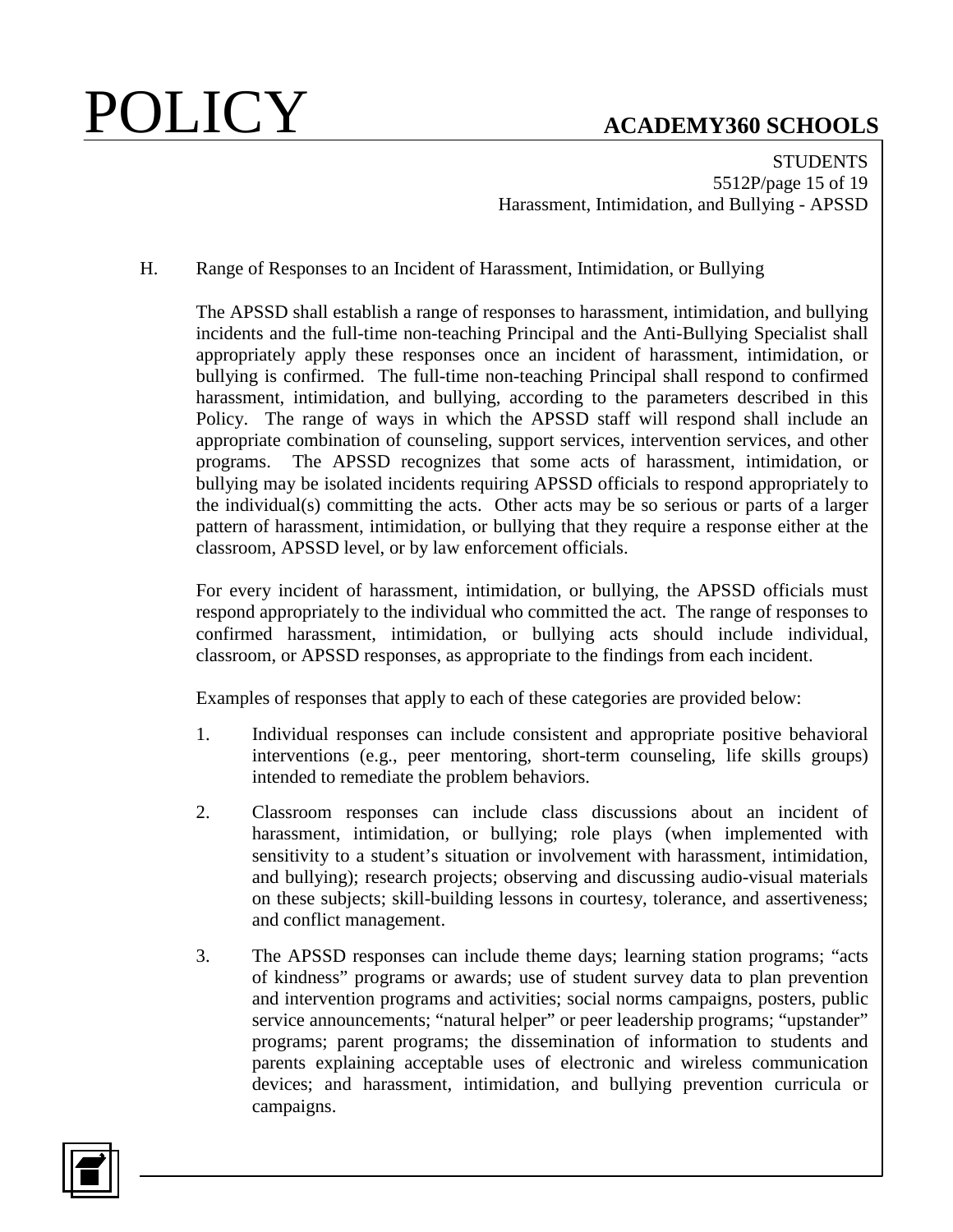**STUDENTS** 5512P/page 16 of 19 Harassment, Intimidation, and Bullying - APSSD

- 4. The APSSD school-wide responses can be comprised of the adoption of schoolwide programs, including enhancing the school climate; involving the school community in policy review and development; providing professional development; coordinating with community-based organizations (e.g., mental health, health services, health facilities, law enforcement, faith-based organizations); and launching harassment, intimidation, and bullying prevention campaigns.
- I. Reprisal or Retaliation Prohibited

The APSSD prohibits a school employee, student, contracted service provider, or volunteer from engaging in reprisal, retaliation, or false accusation against a victim, witness, or any person who reports or who has reliable information about an act of harassment, intimidation, or bullying. The consequence and appropriate remedial action for a person who engages in reprisal or retaliation shall be determined by the full-time non-teaching Principal after consideration of the nature, severity, and circumstances of the act, in accordance with case law, Federal and State statutes and regulations, and the APSSD's policies and procedures. All suspected acts of reprisal or retaliation will be taken seriously and appropriate responses will be made in accordance with the totality of the circumstances.

J. Consequences and Appropriate Remedial Action for False Accusation

The APSSD prohibits any person from falsely accusing another as a means of retaliation or as a means of harassment, intimidation, or bullying.

1. Students - Consequences and appropriate remedial action for a student found to have falsely accused another as a means of harassment, intimidation, or bullying or as a means of retaliation may range from positive behavioral interventions up to and including suspension, as permitted under N.J.S.A. 18A:37 - Discipline of Students; as set forth in N.J.A.C. 6A:16-7.2 - Short-term Suspensions; N.J.A.C. 6A:16-7.3 - Long-term Suspensions; and those listed and described in the Consequences and Appropriate Remedial Actions section of this Policy. These consequences and appropriate remedial actions shall be identified in consultation and conjunction with the sending district Board of Education and pursuant to N.J.A.C. 6A:14-7.6.(f).

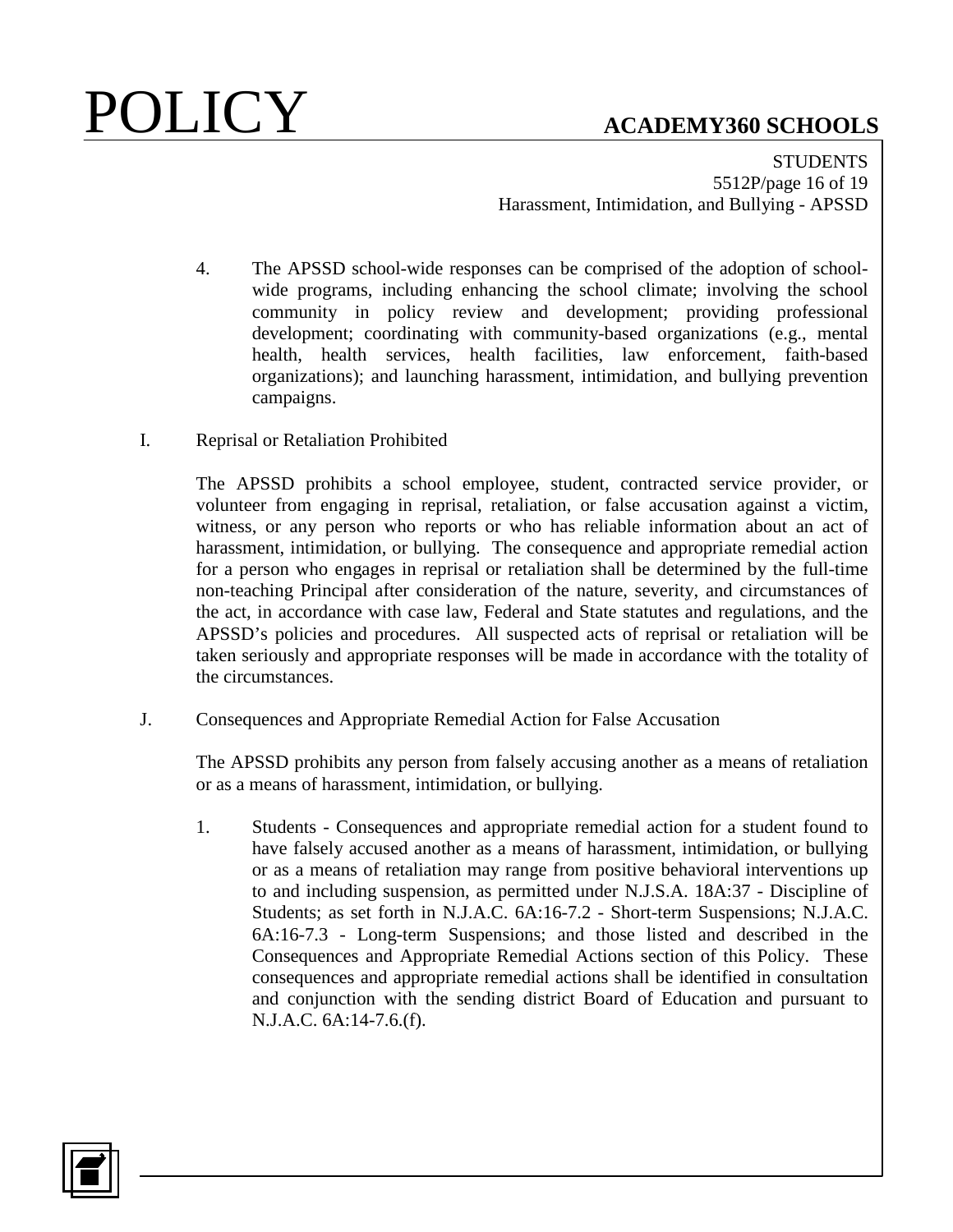**STUDENTS** 5512P/page 17 of 19 Harassment, Intimidation, and Bullying - APSSD

- 2. APSSD Employees Consequences and appropriate remedial action for a school employee or contracted service provider who has contact with students found to have falsely accused another as a means of harassment, intimidation, or bullying or as a means of retaliation could entail discipline in accordance with APSSD policies, procedures, and agreements which may include, but are not limited to, reprimand, suspension, and/or termination. Remedial measures may include, but are not limited to, in or out-of-school counseling, professional development programs, and work environment modifications.
- 3. Visitors or Volunteers Consequences and appropriate remedial action for a visitor or volunteer found to have falsely accused another as a means of harassment, intimidation, or bullying or as a means of retaliation could be determined by the APSSD administrator after consideration of the nature, severity, and circumstances of the act, including law enforcement reports or other legal actions. Consequences and remedial measures may include, but not be limited to, removal of buildings or grounds privileges or prohibiting contact with students.
- K. Harassment, Intimidation, and Bullying Policy Publication and Dissemination

This APSSD Policy will be disseminated annually by the full-time non-teaching Principal to all school employees, contracted service providers, school volunteers, students, and parents who have children enrolled in the APSSD, along with a statement explaining the Policy applies to all acts of harassment, intimidation, or bullying pursuant to N.J.A.C. 6A:16-7.8(a)3.ii that occur on APSSD property, at approved APSSD-sponsored functions, and on school buses operated by the APSSD.

The sending district Board of Education HIB Policy applies to acts of harassment, intimidation, or bullying occurring on sending district Board of Education buses, at sending district Board of Education school-sponsored functions, and off school grounds involving a student who attends an APSSD.

The full-time non-teaching Principal shall ensure that notice of this Policy appears in the student handbook and all other publications of the APSSD that set forth the Code of Student Conduct, pursuant to N.J.A.C. 6A:16-7.1.

The APSSD shall post a link to the Harassment, Intimidation, and Bullying Policy that is prominently displayed on the homepage of the APSSD website. The APSSD will notify students and parents this Harassment, Intimidation, and Bullying Policy is available on the APSSD website.

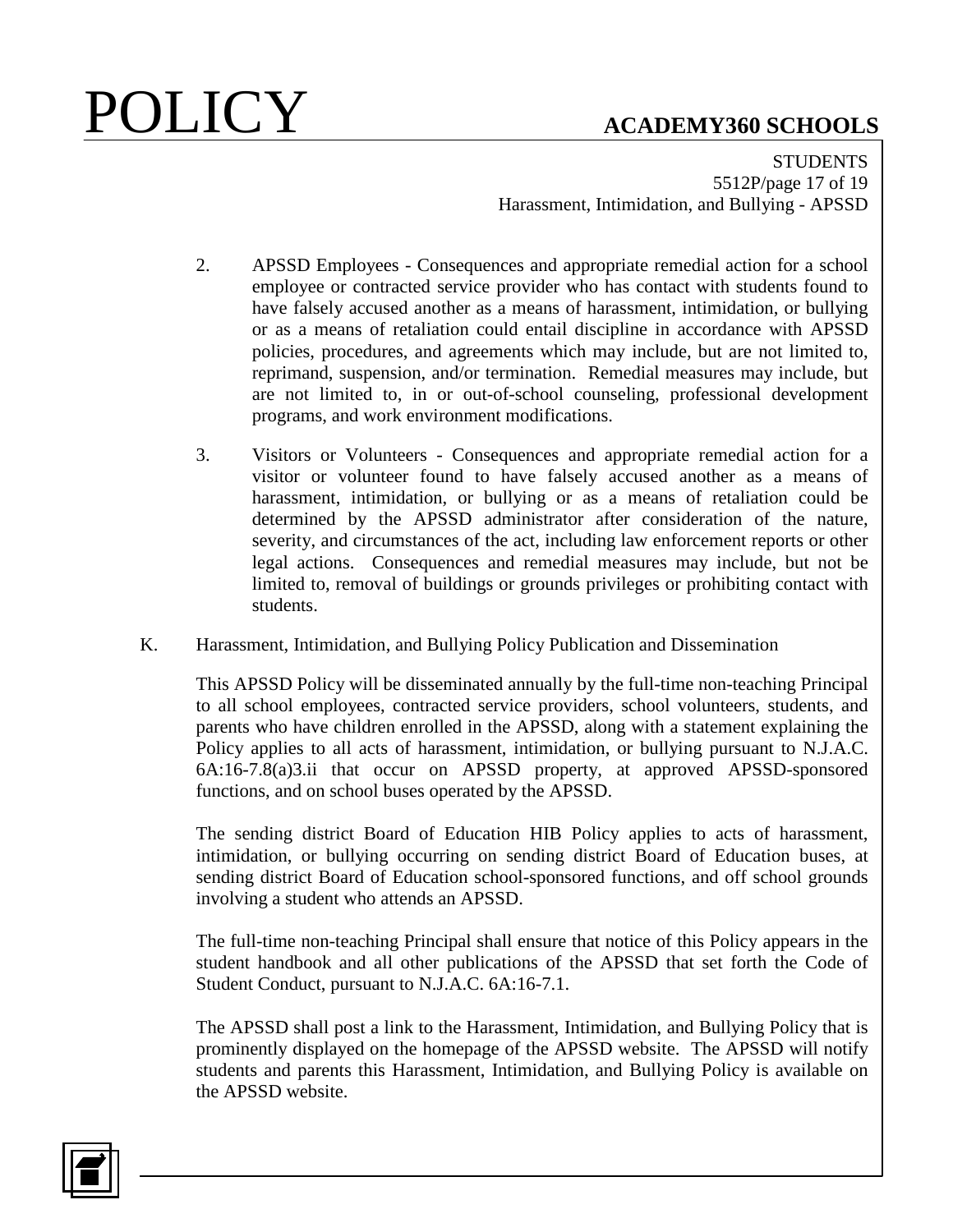**STUDENTS** 5512P/page 18 of 19 Harassment, Intimidation, and Bullying - APSSD

The APSSD shall post the name of the Anti-Bullying Specialist and his or her school telephone number, school address, and school email address on the home page of the APSSD website.

L. Harassment, Intimidation, and Bullying Training and Prevention Programs

The APSSD shall annually examine the training needs of school employees and volunteers who have significant contact with students for the effective implementation of the Harassment, Intimidation, and Bullying Policy, procedures, programs, and initiatives and implement training programs for school employees and volunteers who have significant contact with students. The annual examination of training needs shall take into consideration the findings of the annual review and update of the Code of Student Conduct, pursuant to N.J.A.C. 6A:16-7.(a)2. Information regarding this Policy shall be incorporated into the APSSD training program which shall be provided to full- and parttime staff, volunteers who have significant contact with students, and persons contracted by the APSSD to provide services to students.

The APSSD shall provide time during the usual school schedule for administrative staff members and the Anti-Bullying Specialist to participate in harassment, intimidation, and bullying training programs.

The APSSD shall recognize the importance of character education by providing ageappropriate instruction focusing on the prevention of harassment, intimidation, and bullying as defined in N.J.A.C. 6A:16-7.8(a)3.ii and as required by the New Jersey Department of Education.

The APSSD will annually establish, implement, document, and assess harassment, intimidation, and bullying prevention programs or approaches, and other initiatives shall be planned in consultation with, at a minimum, parents, school employees, law enforcement, school administrators, and, as appropriate, school volunteers and students. The programs or approaches and other initiatives shall be designed to create school-wide conditions to prevent or intervene in harassment, intimidation, and bullying in the APSSD.

M. Harassment, Intimidation, and Bullying Policy Reevaluation, Reassessment, and Review

The full-time non-teaching Principal shall develop and implement a process for annually discussing the Harassment, Intimidation, and Bullying Policy with students.